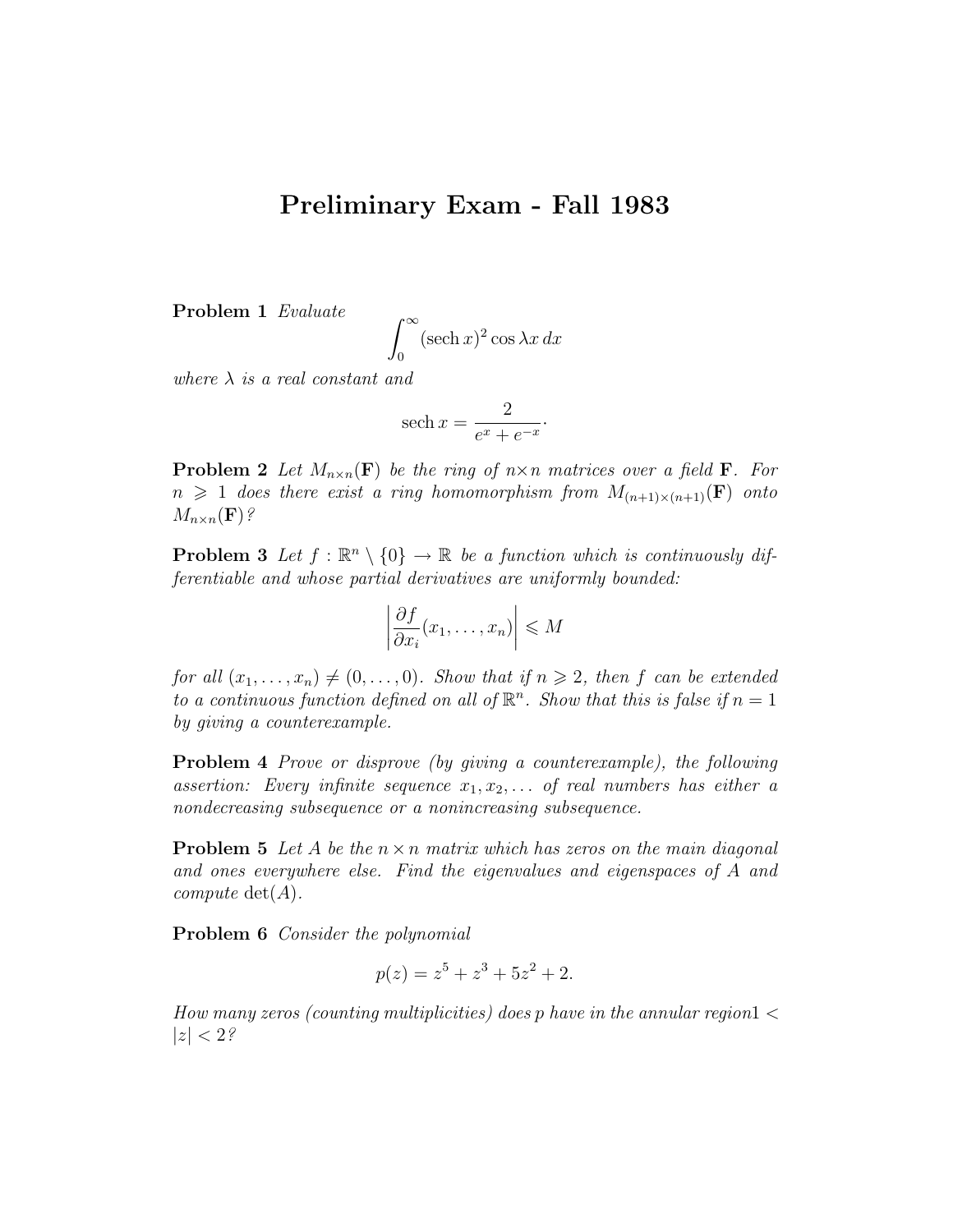**Problem 7** Let G be a finite group and suppose that  $G \times G$  has exactly four normal subgroups. Show that G is simple and nonabelian.

**Problem 8** Let A be a linear transformation on  $\mathbb{R}^3$  whose matrix (relative to the usual basis for  $\mathbb{R}^3$ ) is both symmetric and orthogonal. Prove that A is either plus or minus the identity, or a rotation by 180◦ about some axis in  $\mathbb{R}^3$ , or a reflection about some two-dimensional subspace of  $\mathbb{R}^3$ .

**Problem 9** For which real values of p does the differential equation

$$
y'' + 2py' + y = 3
$$

admit solutions  $y = f(x)$  with infinitely many critical points?

**Problem 10** Let  $f : [0, \infty) \to \mathbb{R}$  be a uniformly continuous function with the property that

$$
\lim_{b \to \infty} \int_0^b f(x) \, dx
$$

exists (as a finite limit). Show that

$$
\lim_{x \to \infty} f(x) = 0.
$$

**Problem 11** Prove or supply a counterexample: If f and g are  $C^1$  real valued functions on  $(0, 1)$ , if

$$
\lim_{x \to 0} f(x) = \lim_{x \to 0} g(x) = 0,
$$

if g and g' never vanish, and if

$$
\lim_{x \to 0} \frac{f(x)}{g(x)} = c,
$$

then

$$
\lim_{x \to 0} \frac{f'(x)}{g'(x)} = c.
$$

**Problem 12** Let  $r_1, r_2, \ldots, r_n$  be distinct complex numbers. Show that a rational function of the form

$$
f(z) = \frac{b_0 + b_1 z + \dots + b_{n-2} z^{n-2} + b_{n-1} z^{n-1}}{(z - r_1)(z - r_2) \cdots (z - r_n)}
$$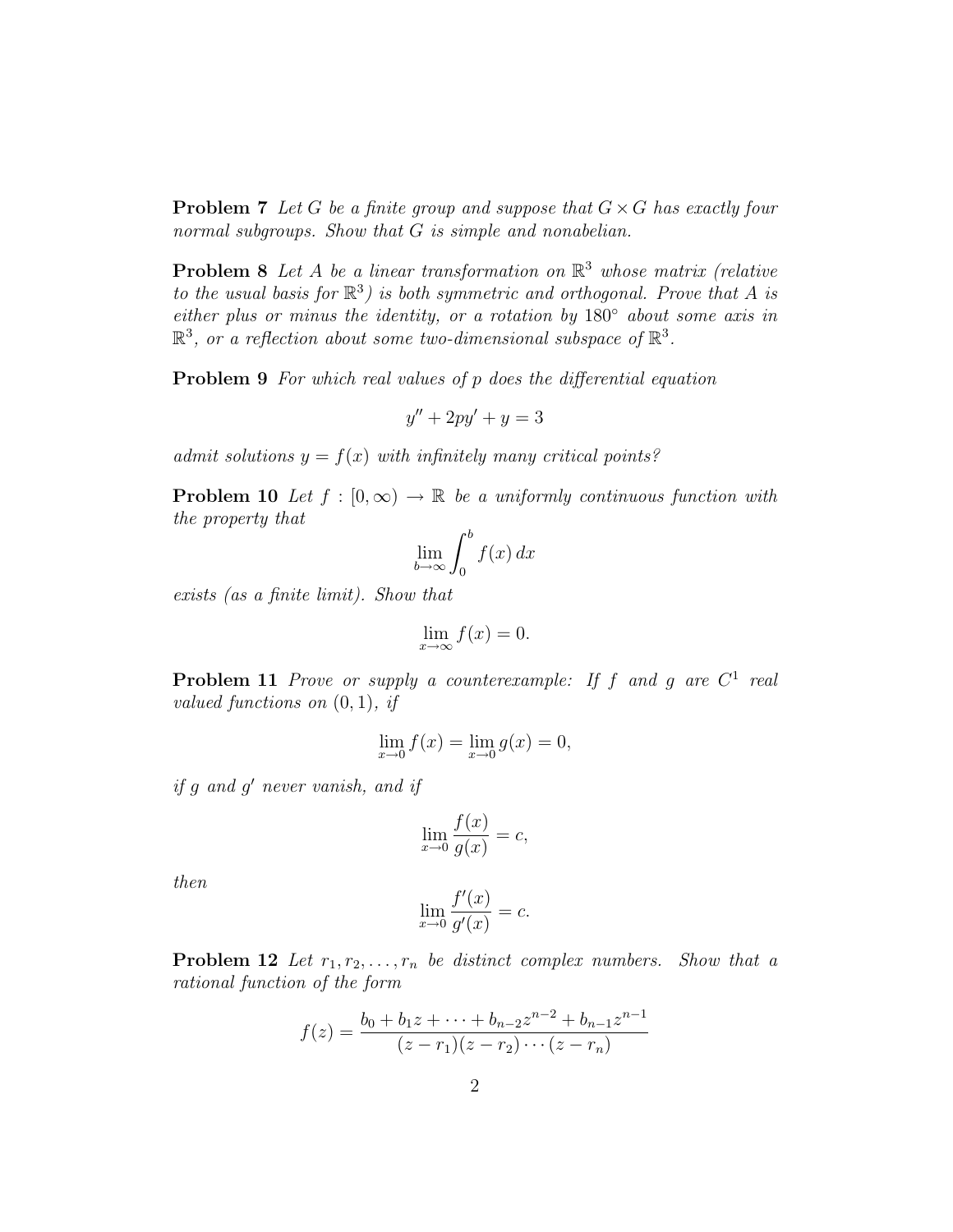can be written as a sum

$$
f(z) = \frac{A_1}{z - r_1} + \frac{A_2}{z - r_2} + \dots + \frac{A_n}{z - r_n}
$$

for suitable constants  $A_1, \ldots, A_n$ .

**Problem 13** 1. Let  $u(t)$  be a real valued differentiable function of a real variable t which satisfies an inequality of the form

$$
u'(t) \leqslant au(t), \quad t \geqslant 0, \quad u(0) \leqslant b,
$$

where a and b are positive constants. Starting from first principles, derive an upper bound for  $u(t)$  for  $t > 0$ .

2. Let  $x(t) = (x_1(t), x_2(t), \ldots, x_n(t))$  be a differentiable function from  $\mathbb R$ to  $\mathbb{R}^n$  which satisfies a differential equation of the form

$$
x'(t) = f(x(t)),
$$

where  $f: \mathbb{R}^n \to \mathbb{R}^n$  is a continuous function. Assuming that f satisfies the condition

$$
\langle f(y), y \rangle \leq \|y\|^2, \quad y \in \mathbb{R}^n
$$

derive an inequality showing that the norm  $||x(t)||$  grows, at most, exponentially.

**Problem 14** Let V be a finite-dimensional complex vector space and let A and B be linear operators on V such that  $AB = BA$ . Prove that if A and B can each be diagonalized, then there is a basis for V which simultaneously diagonalizes A and B.

- **Problem 15** 1. Let f be a complex function which is analytic on an open set containing the disc  $|z| \leq 1$ , and which is real valued on the unit circle. Prove that f is constant.
	- 2. Find a nonconstant function which is analytic at every point of the complex plane except for a single point on the unit circle  $|z|=1$ , and which is real valued at every other point of the unit circle.